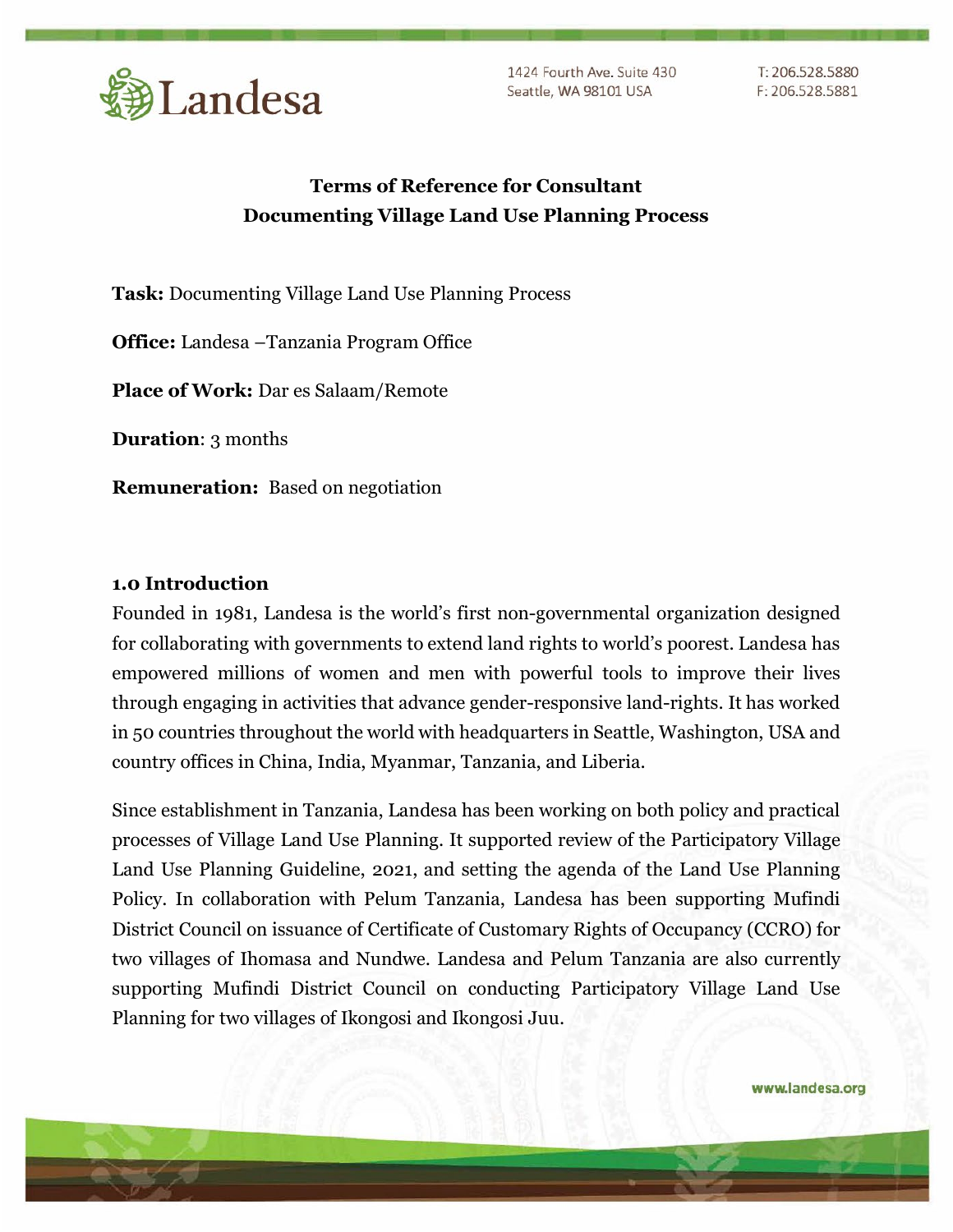#### **2.0 Purpose**

The overall objective of the assignment is to produce a program booklet and a documentary – film on the Land Use Planning Process highlighting approaches, best practices, achievements, and real impacts in the program focal areas.

- Develop the documentary film's overall concept and scenario.
- Interview selected participants for the film who will include project beneficiaries.
- Visit 2 selected project sites and interact with the local communities/beneficiaries who have been impacted by the Land Use Planning Process.
- Develop the documentary script and storyboard to be used in the film.
- Perform appropriate video filming and shoot interviews with the projects' beneficiaries and stakeholders.
- Present a draft documentary and a programme booklet on the Land Use Planning Process to the Landesa team for comments.
- Produce final documentary film in DVD of  $20 30$  min long.
- Complete programme booklet of not more than 20 pages.
- Submit at least 45 photos which present the stages of land use planning documented from the field.

#### **3.0 Key Deliverables**

- Submit a storyboard and script for the documentary for approval before filming.
- Present draft documentary and document for booklet at the end of the field mission and incorporation of comments.
- Produce an edited Video Recording of the scenarios captured, and the footage of the recorded stories.
- Present a complete 20–30-minute documentary film version, and hand over 2 masters
- Submit a 1 soft copy and 1 hard copy of the 20-page programme booklet
- Present at least 45 photographs which presents the stages of land use planning documented from the field